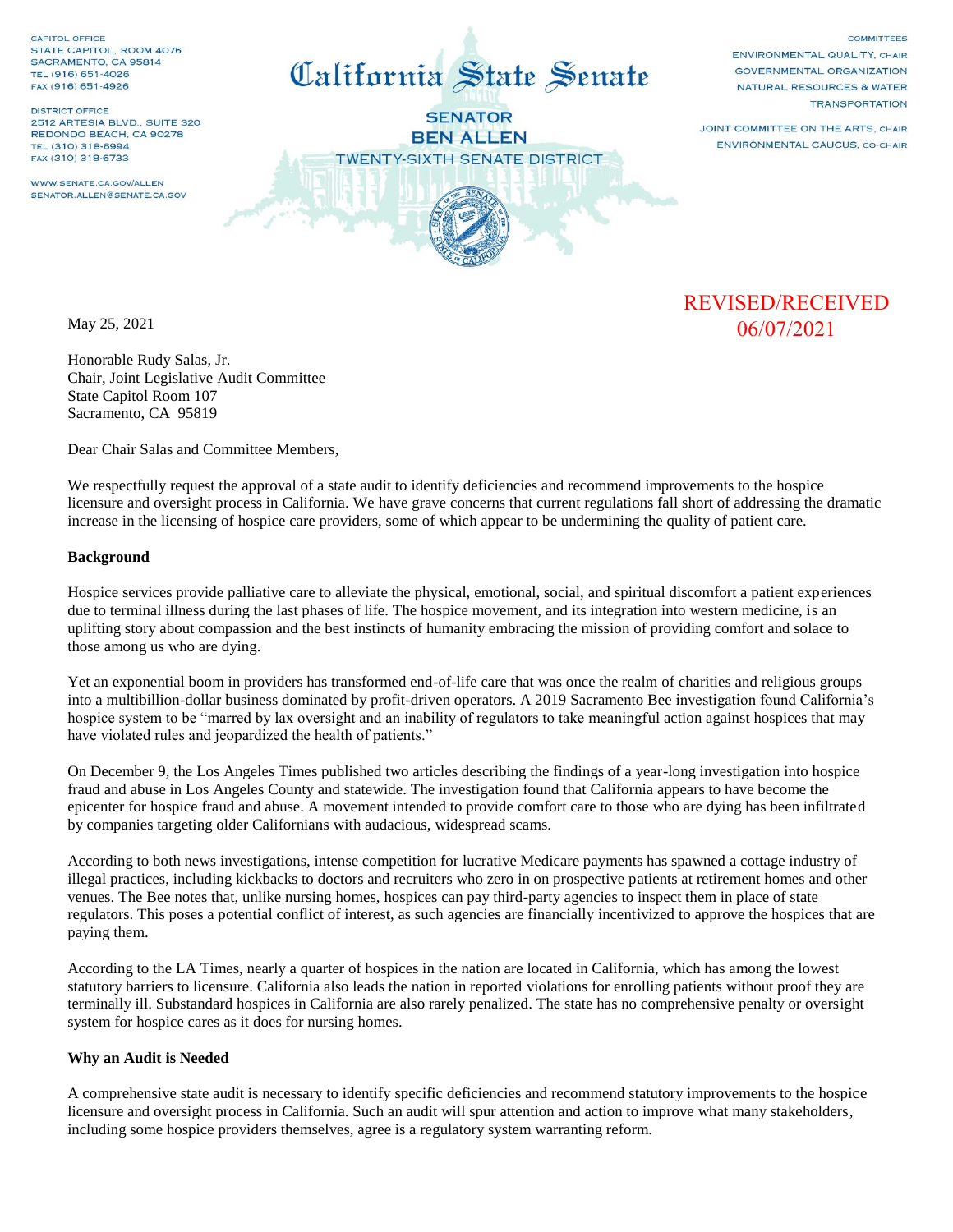We ask that the State Auditor to prioritize this request. Senator Allen is authoring legislation (SB 664), currently pending, which places a moratorium on new hospice licensures in California until an audit is completed and the legislature is given time to act on its recommendations.

## **Audit Scope**

- 1. Please describe the growth trend of hospice providers in California during the last decade, and potential factors that led to this growth.
- 2. Are other states preventing excessive growth of hospice providers? How so?
- 3. Examine and describe the potential factors related to how and why California has arguably become an epicenter for hospice fraud and abuse in the nation.
- 4. The United States Health and Human Services Office of the Inspector General (HHS OIG) reported that hospice providers rarely report harm to hospice patients due to unenforced reporting requirements. As such, evaluate hospice reporting of abuse and neglect in California and assess compliance with mandated reporting requirements. How could California strengthen reporting requirements for hospices and ensure that they are enforced?
- 5. The HHS OIG reported that hundreds of hospices are maximizing profits by targeting residents of nursing facilities and assisted living facilities who require less complex care. Assess this trend in California and examine whether the residents of long-term care facilities and state and federal payers are getting full value for this expensive care. Do California's Department of Health Care Services and Department of Public Health (CDPH) have the authority and adequate resources to effectively monitor and evaluate the appropriateness, adequacy and quality of hospice services to residents of nursing and assisted living facilities and to evaluate coordination between hospice providers and long-term care facilities?
- 6. The HHS OIG and the media have reported that potential and actual hospice patients and their families are kept in the dark about the quality of hospice providers. Examine and assess the adequacy of hospice provider information presented on CDPH's Cal Health Find website. Is it meaningfully helping the public distinguish good hospices from bad ones? What improvements and additional information are necessary?
- 7. Examine and describe the impact of hospice fraud and abuse on Californians who have been victim to it.
- 8. Assess the scope of hospice fraud in California and its impact on the Medicare and Medi-Cal programs. This analysis should include, but is not limited to, all of the following:
	- a. What types of hospice fraud are most prevalent in California?
	- b. Does California have adequate resources to identify, address, prosecute and deter hospice fraud? What additional resources are needed?
	- c. Identify and describe annual Medi-Cal program spending on hospice care for Medi-Cal beneficiaries. What changes in spending have occurred over the last decade?
	- d. Has Medi-Cal fraud by hospice providers been investigated or studied? If so, what are the findings?
	- e. What systems does Department of Healthcare Services have to detect fraud by hospice providers? Are they effective? Is the system effective at preventing unqualified providers from being certified by Medi-Cal? How could it be strengthened?
	- f. Could California save money by preventing hospice fraud within the Medi-Cal system? How much?
	- g. What are CDPH and DHCS doing to prevent older Californians from being targeted in hospice scams?
- 9. California has the highest percentage (91.2%) of for-profit hospice providers of any state in the nation. Determine why this occurred and analyze its impact on hospice services and whether it has contributed to hospice fraud in the state.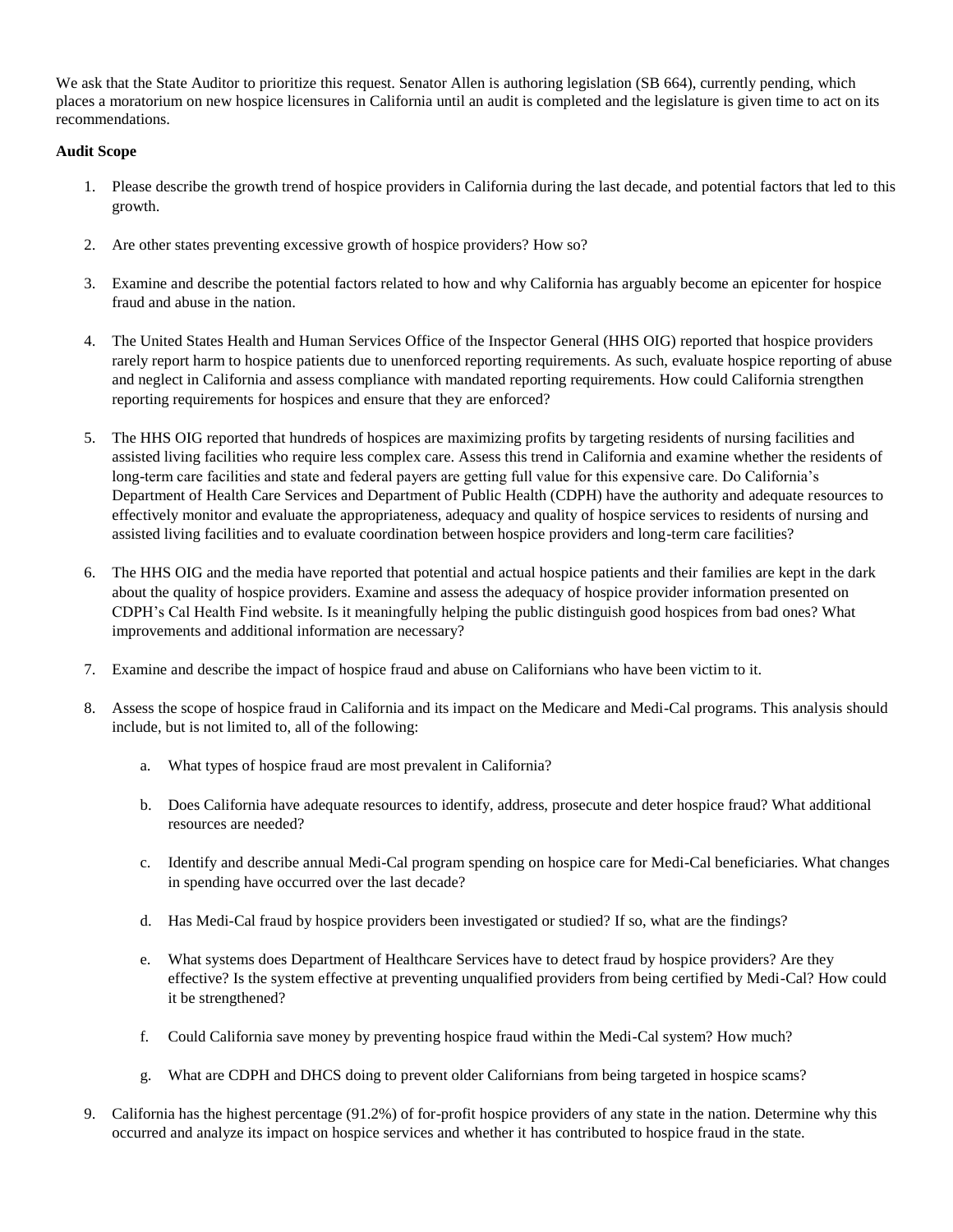- 10. California has nearly the highest percentage (82%) of hospice providers in the nation that have elected "deemed status." This means their compliance with federal hospice standards is determined by an accreditation agency selected and paid for by the hospice. How did this occur and why? Evaluate the impact on hospice quality, oversight and transparency.
	- a. How many third-party accreditation agencies operate in California?
	- b. Is there a difference between the accreditation process at CDPH and third-party agencies?
- 11. Evaluate the effectiveness and comprehensiveness of the California Department of Public Health's (CDPH's) system to screen and license applicants for hospice licensure. Such analysis should include, but is not limited to, the following:
	- a. Does CDPH make any determination whether additional hospice services are needed in a geographic region before granting additional licenses? Are applicants for hospice licenses ever denied due to lack of demonstrable need?
	- b. Does CDPH determine if an applicant for hospice licensure has the experience, education, resources, character and other necessary qualifications to provide high quality services? Is this process effective? Are applicants for hospice licenses ever denied on this basis?
- 12. Evaluate and determine the effectiveness of CDPH's inspection system for hospice providers. This analysis should include, but is not limited to, all of the following:
	- a. How often are hospice providers inspected? Is it often enough?
	- b. Do inspections evaluate compliance with both California and federal standards?
	- c. Are California's hospice standards sufficient? What improvements are needed?
	- d. Do inspections deter noncompliance? How often are hospices cited for repeated violations?
- 13. Evaluate and determine the effectiveness of CDPH's system for identifying and investigating complaints against hospices. This analysis should include, but is not limited to, all of the following:
	- a. Assess and describe the CDPH system for identifying and responding to hospice complaints. How well does it work? How many complaints are filed annually? What trends exist in the categorization of complaints? Does CDPH have an effective system to prioritize hospice complaints?
	- b. How well does CDPH inform hospice patients and their representatives on how to file a complaint against a hospice? What improvements are needed?
	- c. Are complaint investigations of hospice providers timely? On average, how long are complaints open? How long do investigations take? Is there a backlog of complaints?
	- d. Are complaint investigations of hospice providers thorough and effective? How does CDPH evaluate and measure their effectiveness? What percentage of complaints are substantiated?
	- e. What actions are taken when complaints against a hospice are verified? How effective are the measures taken to ensure corrective actions are taken and violations are not repeated?
	- f. Are all complainants notified in writing of findings about hospice investigations? Does CDPH provide hospice complainants an opportunity to appeal if they are dissatisfied with the findings? How could communications with complainants and their due process rights be improved?
	- g. How does CDPH determine complainant satisfaction with its complaint investigations and findings on hospice complaints? Is the process effective?
	- h. What changes are needed to improve the effectiveness of hospice complaint investigations?